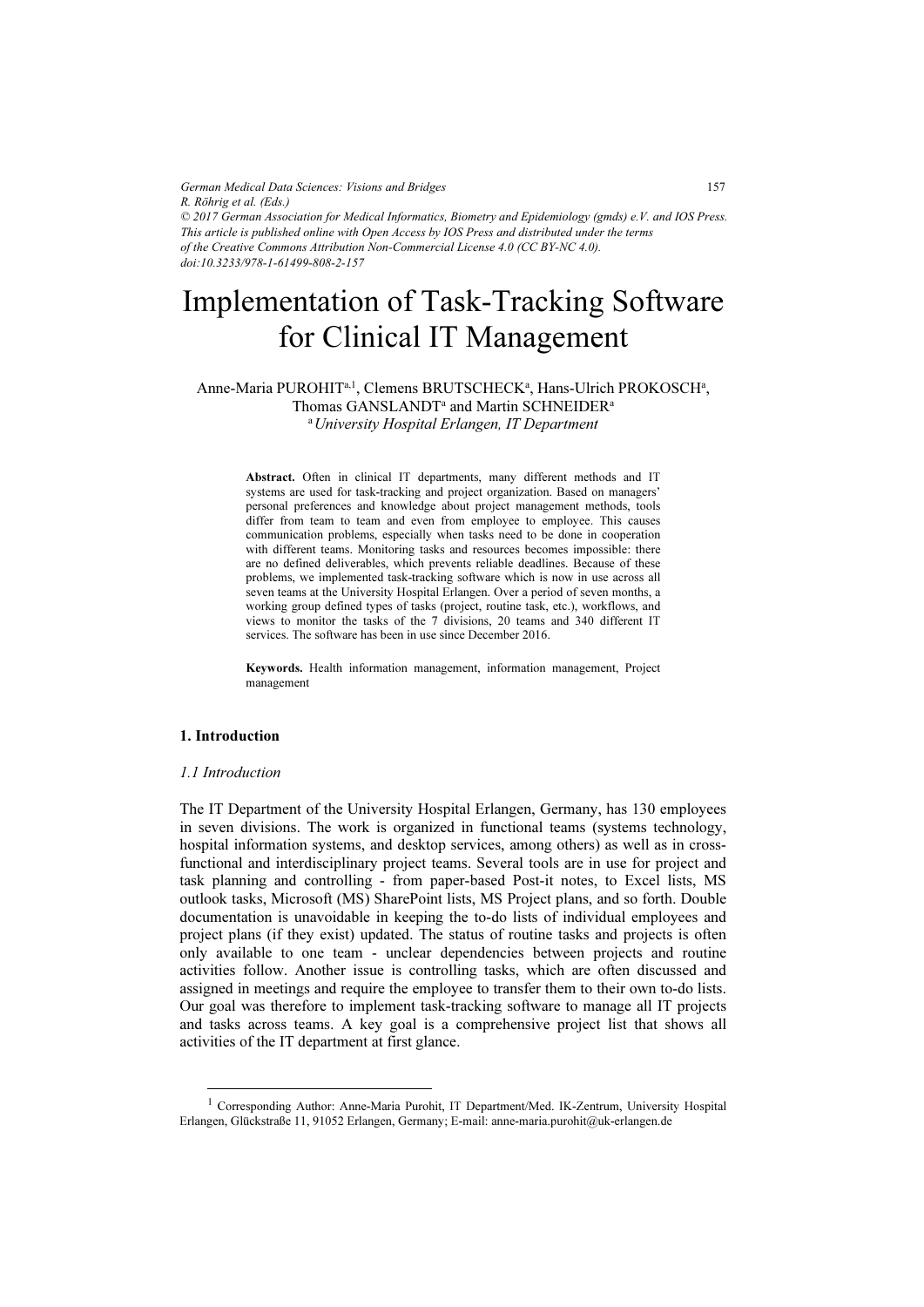# 1.2 Requirements

- R1: The tool should be used for managing projects of different sizes as well as for managing routine operations (termed "functional tasks" in this paper). Tracking and controlling tasks from different sources (functional tasks, project tasks, task assigned in meetings, personal to-dos) in one database is required.
- R2: It should be possible to create different views of the task database for managers, individual users, project/functional teams, and for the whole IT department.
- R3: The tool should allow the user to communicate about tasks, to set a due date and workflow statuses, assign these to a team or a coworker, and document structured information like clients and stakeholders involved.
- R4: The documentation of project plans with different hierarchy levels (work breakdown structure) is required. The tool should allow building a schedule.
- R5: The user should be able to filter, search, and sort tasks by due date, assignee, IT service and status, and see all projects across departments and institutions.
- R6: Connection between tasks and documentation (project documentation, meeting notes, technical documentation, release notes, etc.) is required.

The documentation of tasks associated with changes to incidents and service requests (SR) was not planned (definition: see IT Infrastructure Library (ITIL) [1]). A help-desk system for first-level support is already in use, so we decided to set up the task-tracking systems for project tasks and as a next step include the documentation of incidents / SR in the new tool.

# 2. State of the art

There is a consensus among experts that problems in healthcare IT projects are more managerial than technical [2]. Most of health IT projects do not deliver what they should, are over budget or are late [3, 4]. Literature has proven that missing project management (PM) methods are one significant reason why IT implementations fail [5, 6, 7]. But the reality of many IT departments in healthcare is: too many simultaneous and dependent projects, insufficient PM skills of software engineers and a lack of professional PM tools [8, p. 32]. 45% of the IT-projects in German Hospitals are not reaching their set goals [8, p. 32]. And IT health care departments are most of the time organized as a combination of two or more types of organizational structures, such as the project-organization-structure and the functional organization structure [9]. So functions are moved from functional departments like "In-patient Clinical Applications" etc. to project teams. Allocation of resources is only possible if tasks on both sides are documented with the same quality. The implementation of a tasktracking software should solve these problems: one tool for all teams, which includes all health IT projects at the university hospital and specified standards for the documentation of tasks.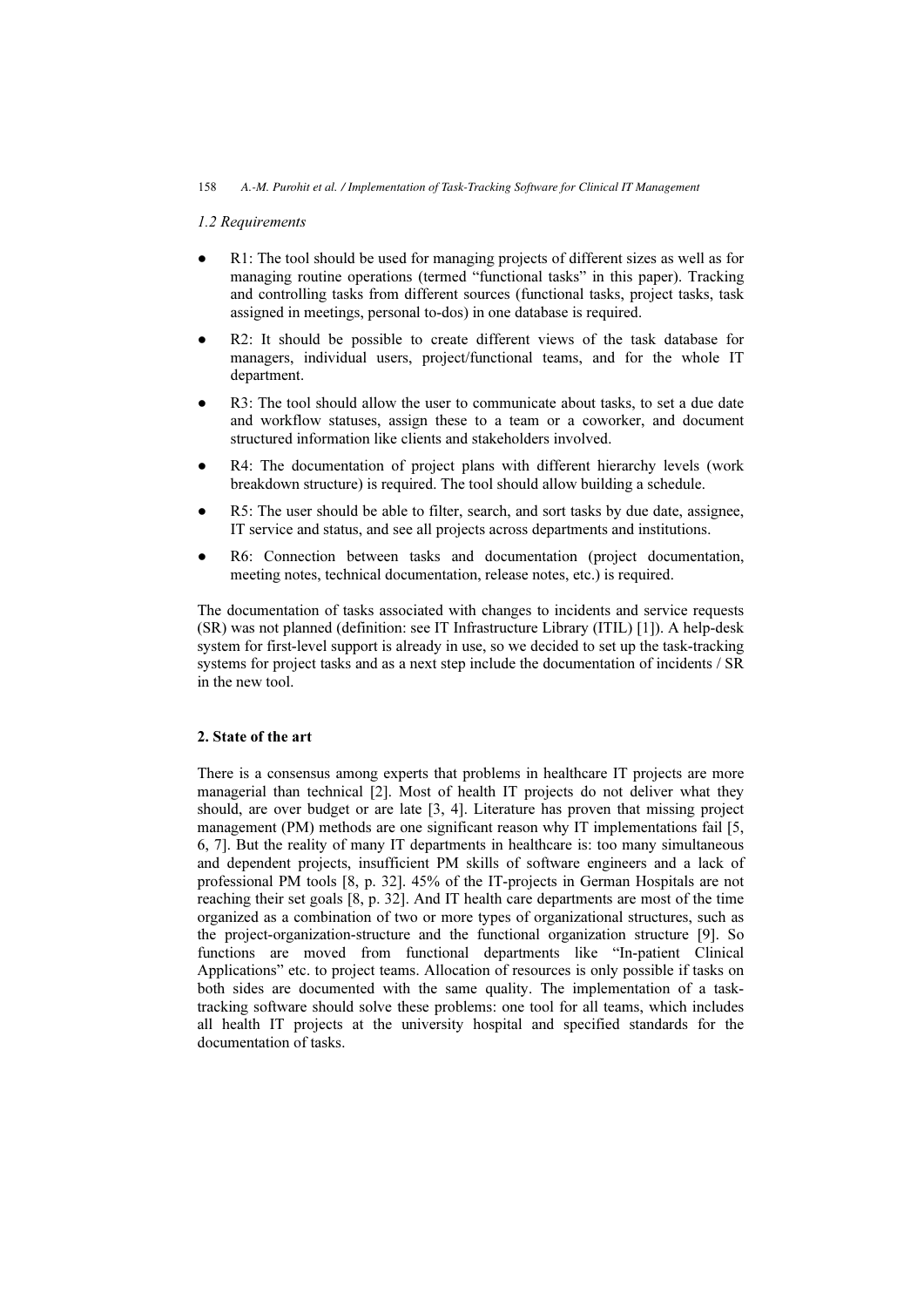# 3. Concept

A working group of 15 key users and managers for selection and customization of a software tool for task-tracking and project management was founded in May 2016. Meetings were twice a month or weekly. The following specifications were created.

## 3.1 Task contexts

We identified four task contexts: projects, work in functional teams, committees and personal tasks. Because the organization has a matrix structure, we want to have both types of tasks in the system: functional objectives (reported to functional managers) and project tasks (reported to project managers). For the third source of tasks, "committees" were identified; for example, a management board, where members were assigned to tasks in every topic. Normally, the assignee needs to transfer the task by hand from a protocol to its own to-do list. The challenge for the new tool was to skip this step and create the task directly in the protocol and assign it to a personal to-do list. We only want to use one tool for organizing tasks, so the option to document sensitive tasks and personal reminders was required. The different tasks needed varying kinds of authorization, which are shown in Table 1.

|  | <b>Table 1.</b> Task categories and the authorized employees. |
|--|---------------------------------------------------------------|
|--|---------------------------------------------------------------|

| <b>Categories of tasks</b> | <b>Description</b>                               | <b>Authorized Employees</b> |
|----------------------------|--------------------------------------------------|-----------------------------|
| Project                    | Task from a project role (project member)        | Project team                |
| Routine                    | Tasks from a functional role, standard changes   | Functional team             |
| Personal                   | Personal tasks                                   | The specific user only      |
| Committees                 | Task assigned in specific meetings (not project) | Member of the board         |
|                            | meetings)                                        | meetings                    |

The transfer of tasks from one space to another should be possible, as well as views and queries on multiple projects.

## 3.2 Types of issues and hierarchy

To plan and track projects, a hierarchy of tasks is needed. The working group agreed that three levels are necessary. The new system needs to link tasks and the related packages to accumulate the progress of a task package based on its subtasks. In the committee space it should be possible to document important decisions right next to tasks.

## 3.3 Views on the task pool

The main question was: what do different stakeholders want to know? Which views do we need in a tracking system? Here are some examples:

- A single user wants to see all of his or her project tasks and the tasks of the IT services he or she supports, as well as the tasks of colleagues in functional teams or project teams.
- The project manager wants to see all tasks in the project in a timeline and in a hierarchical structure, and to monitor progress and assign tasks.
- The functional manager wants an overview of all of his or her team's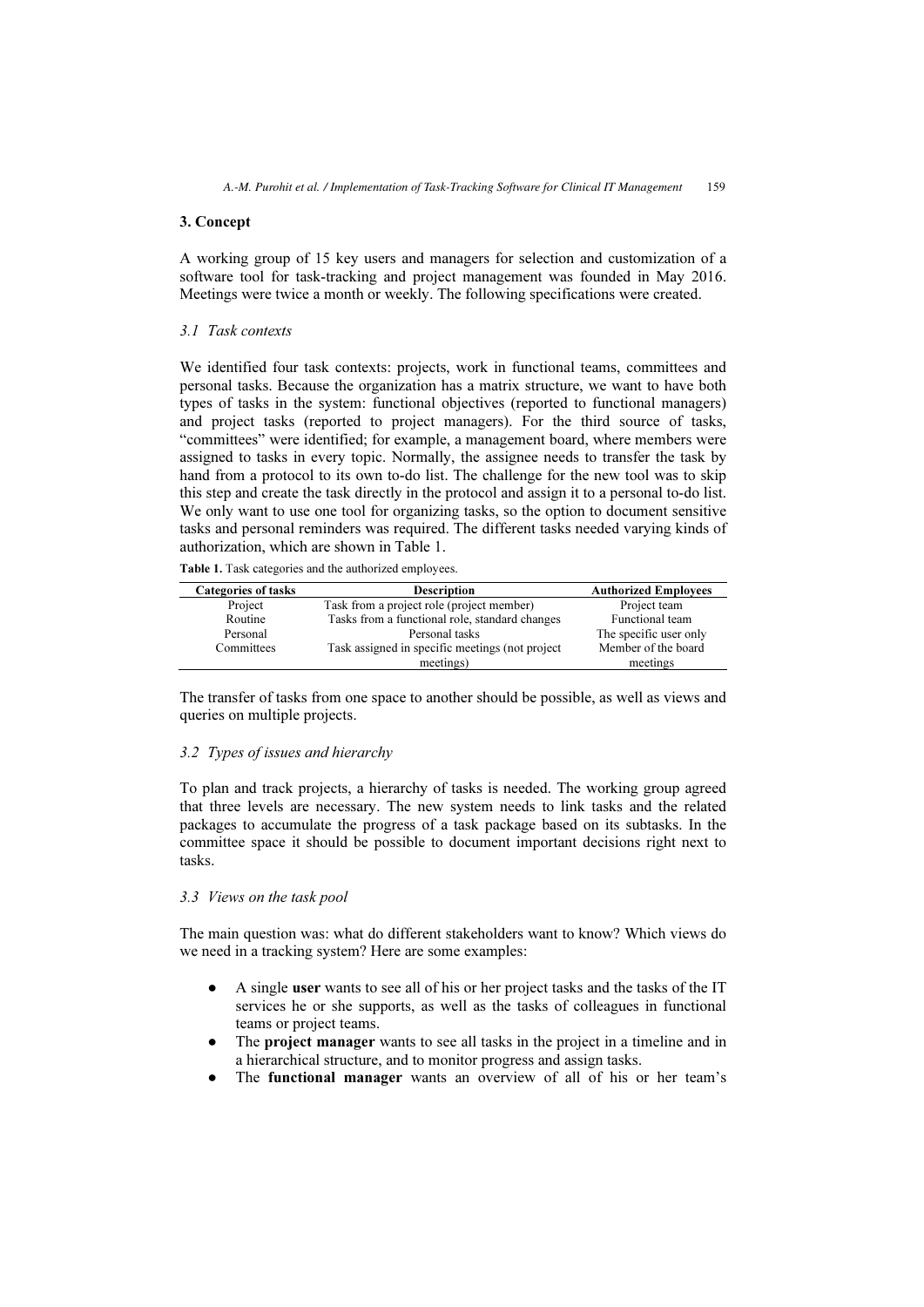projects, as well as all tasks belonging to the IT service this team is in charge of.

- The CIO, portfolio manager and advisory boards want to see an overview of all planned, ongoing and closed projects.
- The customer wants to see the progress of the project they are paying for.

To create views about tasks related to specific IT services, every routine task needs to refer to one of the 340 IT services that the IT department hosts. The system should be flexible enough that there may be views defined on the task pool, (for example, for a single team) as well as the ability to easily build queries on the task pool.

# 4. Implementation

We chose the commercial software product JIRA (Version 7.2.7, Atlassian, AUS, https://de.atlassian.com/) as the issue tracking tool to fulfill the requirements. We bought JIRA (for agile software development) and JIRA core (for project management). We chose JIRA because it satisfied our main requirements, and could also connect with our enterprise wiki Confluence (Version 5.9), since they are made by the same vendor, Atlassian.Atlassian. The benefit was the simplicity in linking together project documentation in Confluence and task tracking in JIRA.

# 4.1 Projects in JIRA

JIRA offers projects as containers for different kinds of tasks - every container has its own concept of authorization. To support cross-functional work and transfer tasks from team to team, a container named "Routine" was created. This container encompasses all functional tasks and standard changes of all seven teams. This container is only accessible for members of the IT department. Every long-term project with its own project team and documentation has its own container in JIRA. All project members as well as physicians and nurses are granted access. Committees have their own container with a separate permission scheme and issue security.

## 4.2 Issue types and workflows in JIRA

In JIRA, every kind of issue can be implemented: bugs, feature requests, risks etc. We implemented four issue types: epics as a large piece of work which encompasses many issues, tasks, subtasks, and decisions. Epics, tasks and subtasks have similar field screens: they have the same four-step workflow (New Tasks, Approved Tasks, in Progress, Done) and due dates are required to create chronological project plans. Defining and using compatible fields and workflows for tasks from different sources makes it possible to transfer them from one project to another. We developed an add-on together with Seibert Media to assign JIRA issues in Confluence without opening JIRA (ConJira, V1.1, Seibert Media).

## 4.3 Views and filters in JIRA

We implemented the aforementioned views. The IT service related to each task also contains the information of the department and the team, which is responsible for the